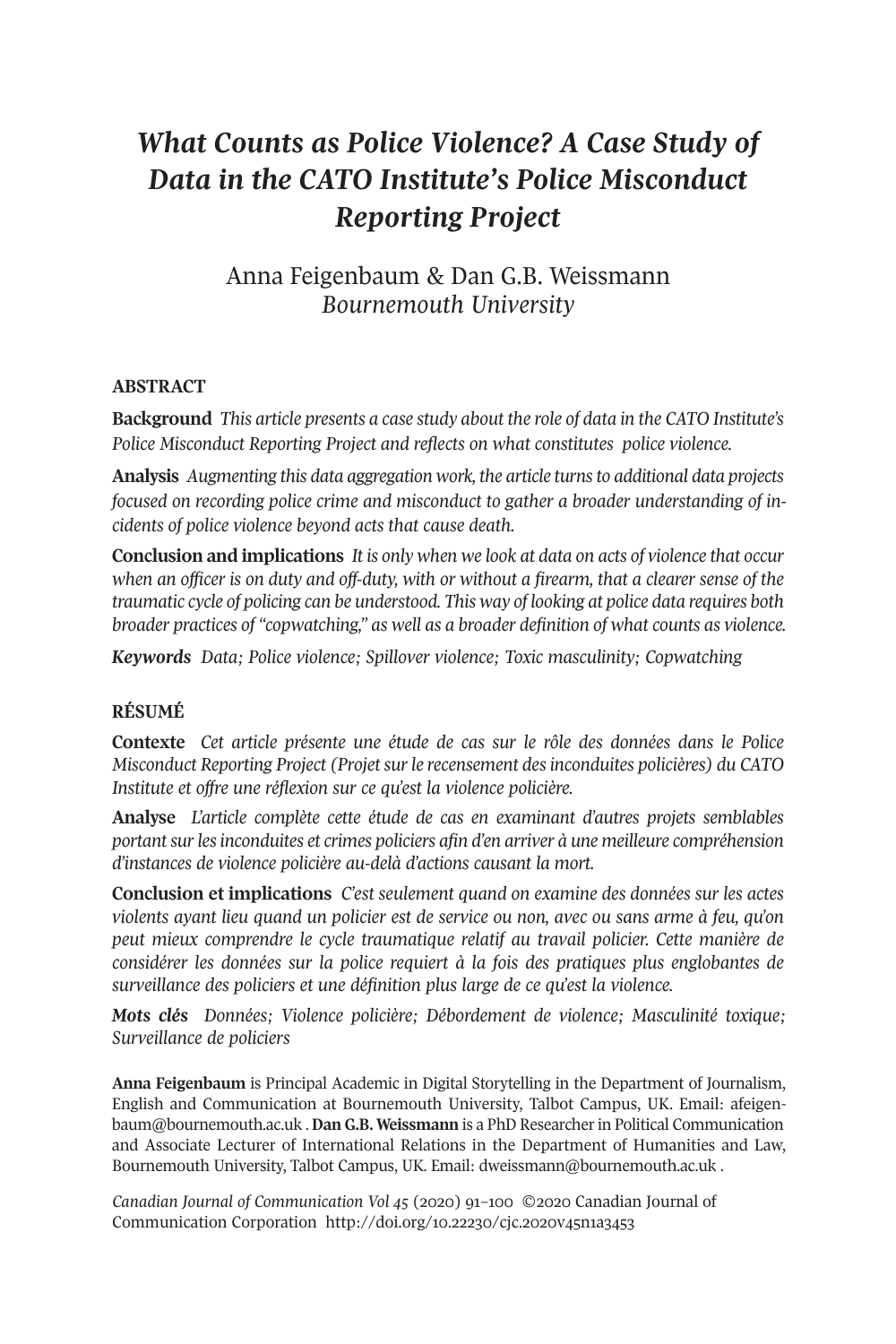## **Introduction**

The police shooting of unarmed black teenager Michael Brown on August 9, 2014, ignited uprisings in Ferguson, Missouri. As these protests made national and international headlines, questions of police violence, particularly against African-American communities, came to the fore in the United States. Activists, advocacy groups, and journalists used this moment to expose the poor state of official record-keeping on officer-involved shootings. Prior to Ferguson, the operational system in place for recording police killings was unsystematic and voluntary. Individual law enforcement agencies—of which there are more than 18,000 in the United States—could choose whether or not to submit their yearly statistics on "justifiable homicides," which were defined as "the killing of a felon in the line of duty." (Swaine, Laughland, Lartey, & McCarthy, 2015). Between 2005 and 2012, only 1,100 agencies reported justifiable homicides (Swaine, Laughland, Lartey, & McCarthy, 2015).It quickly became clearthe police had a data problem.

Making this data problem visible on an international scale, major news projects began to aggregate, verify, and analyze incidents of police killings, distributing this information to the public through interactive graphics and data visualizations. These projects by the Guardian (The Counted), the Washington Post (Fatal Force), and earlier efforts began by the Fatal Encounters project, marked a new era in police accountability. Their innovation and amplification was tied to the rise of collaborative social media technologies and platforms. Wiki-style websites, Twitter reports, encrypted emails, and local news stories that could be shared with the click of a button, together with more traditional forms of reporting, made these data journalism projects possible.

# **From copwatching to data aggregation**

While these data practices are new, the recording and monitoring of the use of force by police has a long history in "copwatching." As defined by legal scholar Jocelyn Simonson (2016 p. 393), copwatching is "groups of local residents who wear uniforms, carry visible recording devices, patrol neighbourhoods, and film police-citizen interactions in an effort to hold police departments accountable to the populations they police." In the United States, formalized copwatching dates back to at least the 1960s, with Black Panther patrols and community police watching established during the Civil Rights and Black Power era (Simonson, 2016).

As digital technologies proliferated, making video cameras more mobile and accessible, practices of filming the police expanded. With the rise of social media, activist practices around documenting the police have taken on new levels of sophistication, including using secure and anonymous smartphone apps and live-streaming technology (Feigenbaum & McCurdy, 2018). Shared over Facebook and Twitter, these bite-size broadcast videos can circulate around the world within hours of an incident (Bennett & Segerberg, 2013; Gerbaudo, 2012). Such innovations in copwatching practices also responded to police intimidation and the destruction of filmed evidenced (Bock, 2016). Today, the rise of police body-worn cameras serves as both a response to the call for more accountability and an attempt to put the narrative power and perspective (or gaze) back in the hands of the police (Brucato, 2015, Feigenbaum & McCurdy, 2018).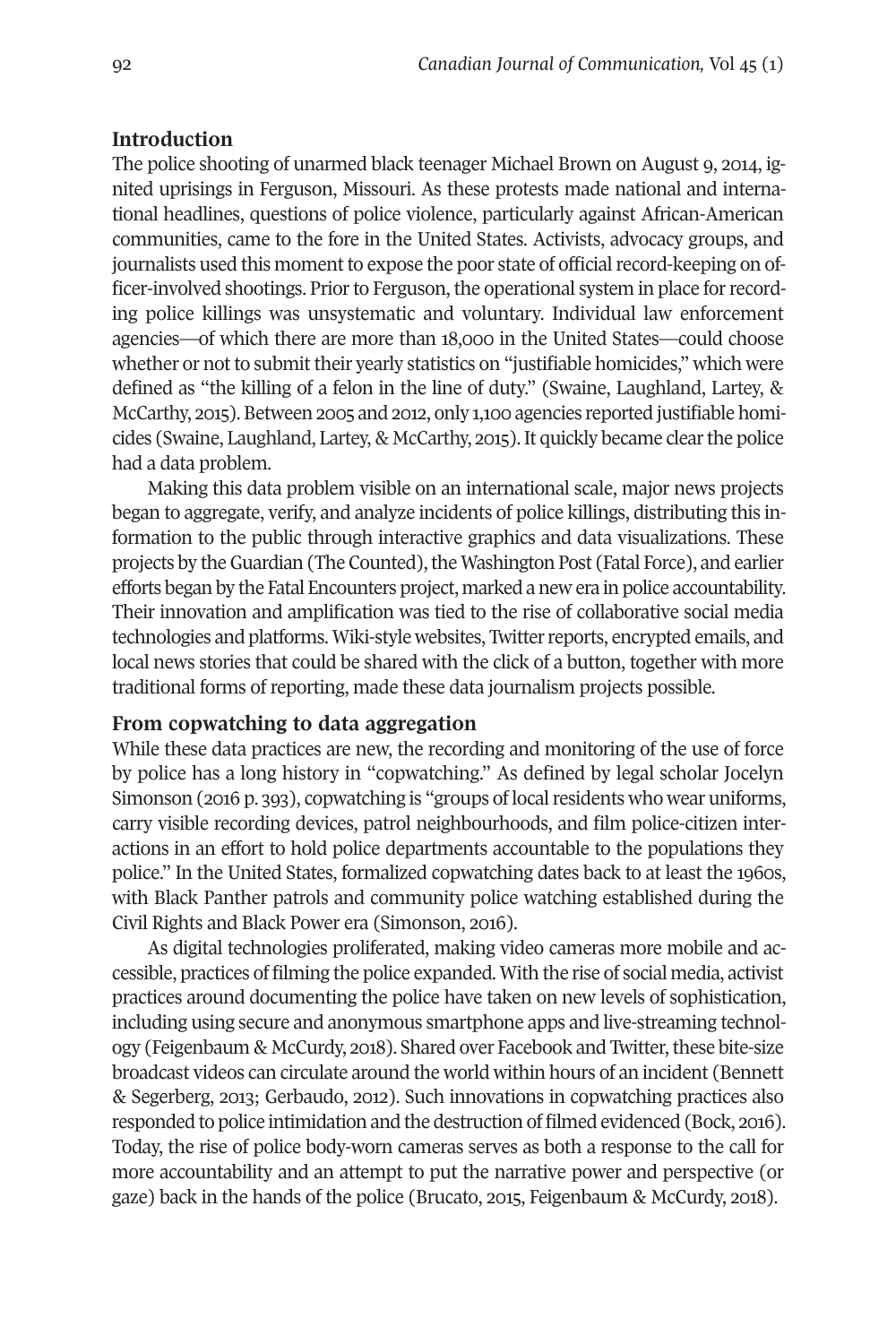While there is no scope in this article to explore the trajectories between these data journalism projects and community-based copwatching, two important observations can be made:

Practices of counting, or aggregating incidents of police violence, both rely on and go beyond more traditional notions of copwatching, such as the recording and monitoring of localized police violence.

These practices of counting, when done by civilians, form part of a broader tactical repertoire of copwatching that leverages the power of statistics and quantitative, evidence-based reporting.

These two observations are not put forward to argue that data practices are superior to more traditional forms of copwatching but rather to draw attention to the broader trajectories and assemblages of police accountability projects, bridging the analogue and digital, the datafied and street-based reporting. Moreover, as will be argued in relation to the case study on police misconduct monitoring:

These varied tactics of copwatching are crucial for understanding police violence beyond officer-involved shootings, expanding our definitions to include a wider range of use-of-force incidents.

#### **Case study rationale**

Diverging from other work in this area that is focused around the question of accountability (Brucato, 2015; Gray, Lämmerhirt, & Bounegru, 2014), this article works from Steve Martinot's (2013) argument that there is a structural culture of police impunity and a regimented demand for obedience that justifies the use of force. It is only when we look at violence on duty and off-duty, with or without firearms,that a clearer sense ofthe traumatic cycle of policing can be understood. This way of looking at police data requires both broader practices of copwatching, as well as a broader definition of "what counts" as violence. Drawing from Leanor Johnson, Michael Todd, and Ganga Subramanian (2005), discussions of spillover violence, and Tracy Karner's (1996) work on toxic masculinities, this article argues that aggregations of data on police use of force must look not only at the question of if someone is killed but also at how violence is embedded and manifested in the full cycle of police lives—from the streets to the home.

# **Stinson's police crimes project**

While projects such as Fatal Encounters, Fatal Force, and The Counted highlighted the "epidemic" of killings by police, it is not only more data on deaths that advocates, academics, and policymakers have called for. Other types of police crime and misconduct, from drug dealing and embezzlement to domestic assault and child molestation, also suffer from what Philip M. Stinson, John Liederbach, Steven L. Brewer Jr., and Natalie E. Todak (2016, p. 188) call "an absence of suitable data." As of the time of writing, there is no organized system for the collection, monitoring, or analysis of data on police crime:

The traditional sources of data and methods of study, whether official statistics, self-report surveys, or direct observations, either do not exist in any usable format or are ill-equipped to identify, count, or provide the basis for empirical analyses of instances in which police perpetrate crimes themselves. (p. 26)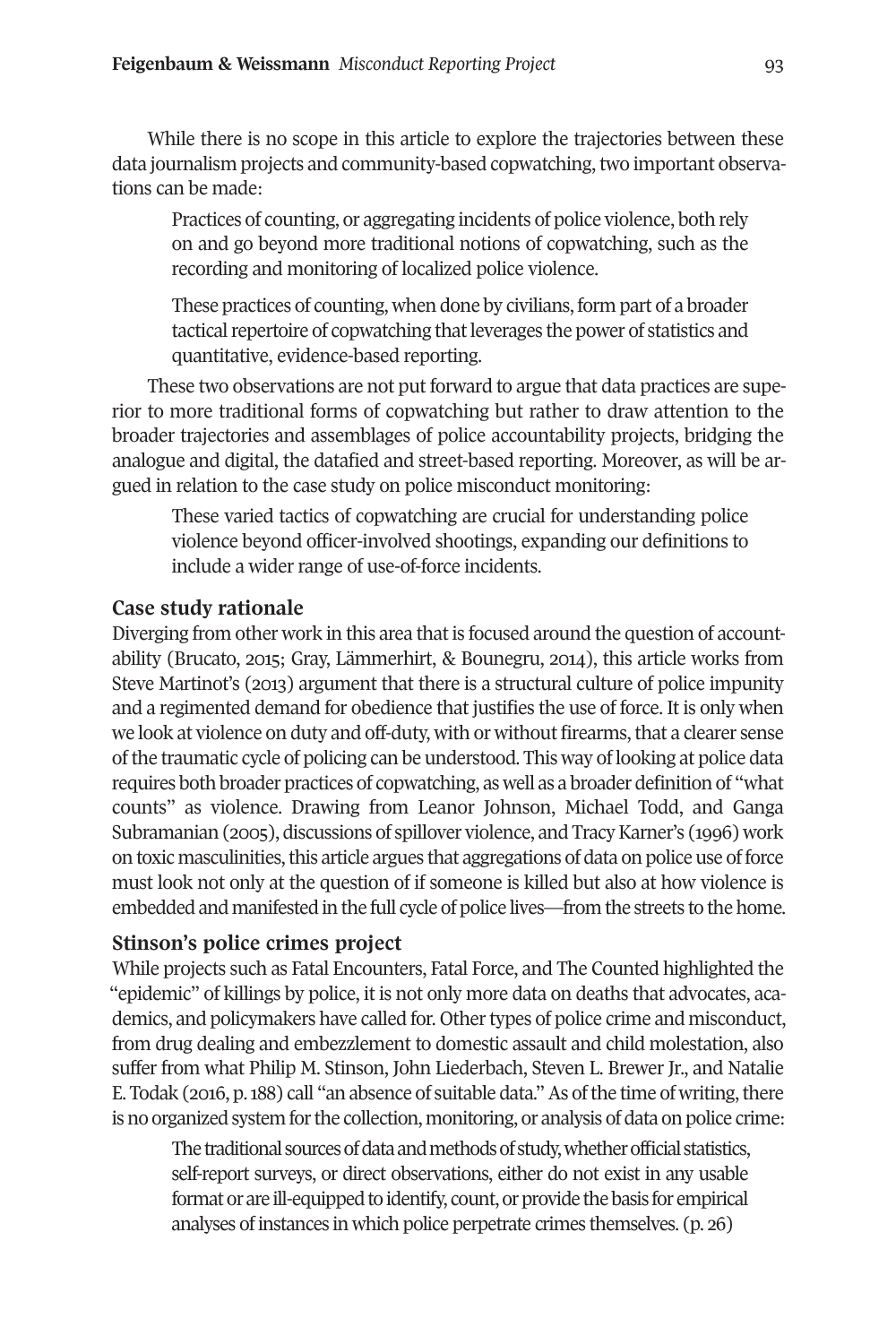Similar to those journalists working on Fatal Encounters, Fatal Force, and The Counted, Stinson's (2016) team decided to approach the news as a primary data source. They used Google alerts to identify, print, log, scan, index, and digitally archive thousands of articles on police crime. Yet, taking a social sciences approach, they recognized both police data and news data as questionable sources.

Stinson et al. (2016) argue that the amount of media attention given to police crimes can be the result of the intrinsical newsworthiness of such stories. This idea of police crime as newsworthy can be elaborated through the more nuanced language of news values. News values refers to a body of research that has shown the presence of a shared set of features that is valued by the news industry. These features guide the process of storytelling and publishing, turning an event or incident into news (Bednarek & Caple, 2014; Galtung & Ruge, 1965). Police crime can be seen as fulfilling a number of these "news values," including tipping past a threshold of acceptable behaviour, the negativity of content, involving people in power, and personification or stories on individual people (Galtung & Ruge, 1965). Incidents of police crime also often involve sensationalism (Östgaard, 1965), have a novelty value (Gans, 2004), relate to deviance and thus have social significance (Shoemaker, Danielian, & Brendlinger, 1991). Where there is a perpetrator and a victim, these incidents also often have an inbuilt conflict, which is an essential feature of narrative storytelling (Jonhson-Cartee, 2005). These limitations or "data distortions" (Feigenbaum, Thorsen, Weissmann, & Demirkol, 2016) were important considerations in this case study's approach to working with data from the CATO Police Misconduct Reporting Project. The problems of data distortion will be revisited in the article's conclusion.

# **The CATO Police Misconduct Reporting Project**

Also attempting to fill this void in data collection around police misconduct, in 2009 independent researcher David Packman started the Police Misconduct Reporting Project. The libertarian CATO Institute took over this monitoring project in 2012 but discontinued the project in 2017 due to a lack of resources. This reporting project used Web crawlers to scrape news stories and supplements this with research done by interns. Each week CATO publishes a round-up of news reports on police misconduct. These go out on its project website, as well as social media. The public nature of sharing these scraped data stories is designed to be a kind of live stream of accountability. Mobilizing a logic similar to that found in copwatching, data in the CATO project is used performatively, rather than as a symbol of the real. In other words, the value of data for the CATO project is not found in its authority or truthfulness but in its strategic ability to keep the police under public scrutiny through the act of making data sources openly accessible and available. By presenting data as micro-stories, rather than complex infographics or full databases, the data becomes easily shareable, enhancing its storytelling quality to connect with readers. Yet, what was eye-catching in the CATO data was not its social media shareable form but rather its potential to be wrangled.

# **Methodology for using CATO's dataset**

Because the CATO Police Misconduct Monitoring Project used a structured dataset to derive its weekly updates, it was clear its format would make it possible to scrape,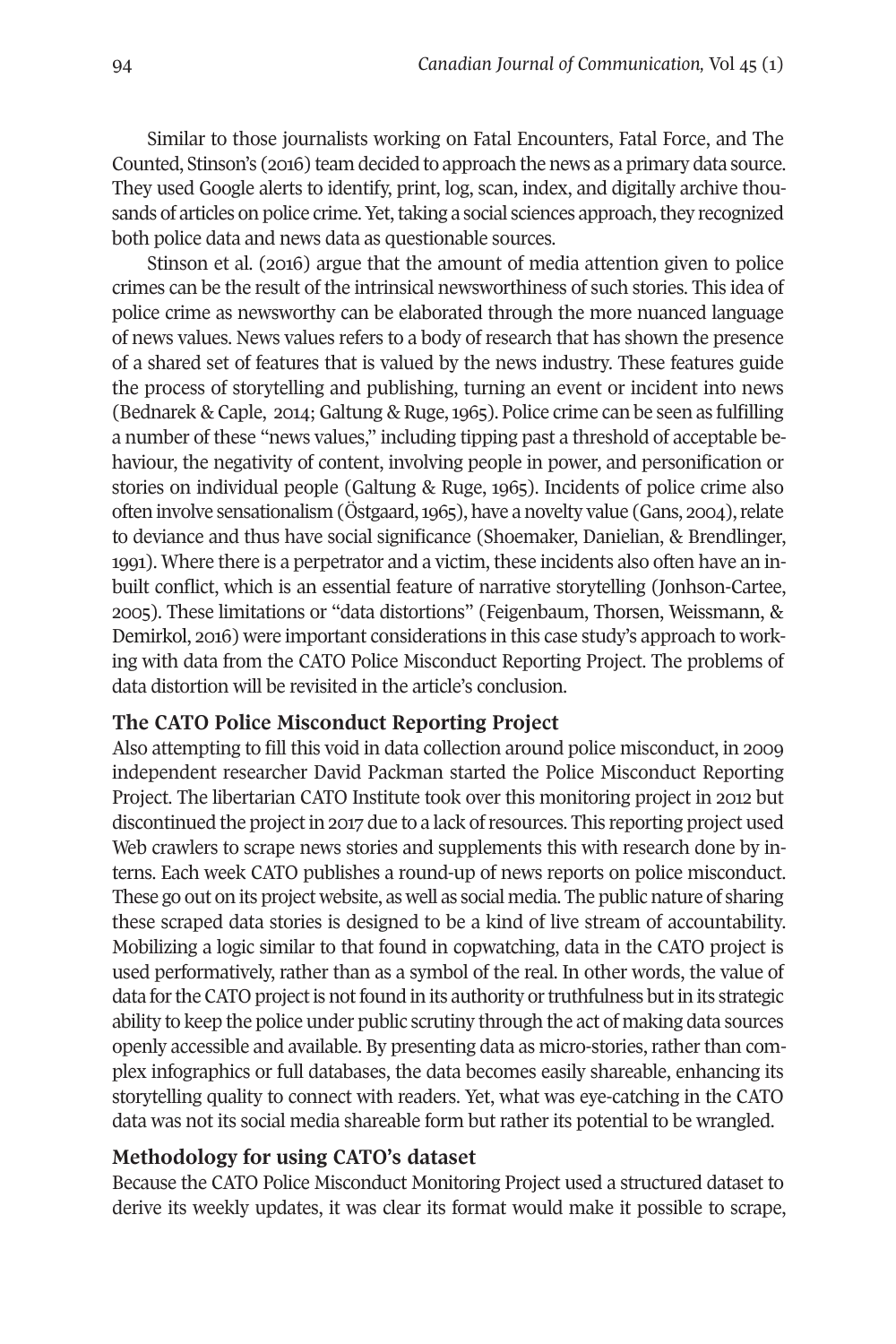geocode, and visualize the data to produce an augmented dataset.Initially the aim was only to generate another "media map" that visually represented the coded information in an easy to use "drill-down" interactive for sharing information and embedding in news stories and blogs. Similar to these other "counting" projects, the media maps of mass tear gassings responded to the lack of official data by turning media reports into data sources to provide insights where no official data were available, what Christine Borgman (2015, p. 166) calls an area that is "data poor." Following lesson number one from data journalism, "Always ask before you scrape," we contacted Jonathan Blanks who ran the CATO project and asked if he would be willing to share his dataset. Pleased with the opportunity to have more eyes on the dataset, he not only provided us with a relatively clean set but also a link to the project's own methodology.

## **CATO's methodology**

The CATO dataset itself consists of 2,001 incidents of police violence during the year 2015, recorded via local and national news sites in the U.S. The news sites span a variety of outlets,from well-estabished newspapers such as the Miami Herald (Ovalle, 2015) to small, rural news outlets such as the Victor Valley News (2015) in Victorville, California. It is important to keep in mind here that the variety of news outlets also represent a variety of journalistic practices, such as professional journalism, volunteer journalism, and citizen journalism. Since there is a lack of recording violent police encounters on an institutional level in the U.S., the CATO Institute had to rely on local and national news sources to create the dataset (Stinson et al., 2016). These were collected using a Web crawler, as well as various individuals who collect their own data, and individuals on Twitter who pointed the CATO team toward relevant news stories. For scope, the dataset only included full-time, active duty, sworn officers. Using only sworn officers allows for consistency in the context of legal education, as the law applies differently to part-time officers and non-sworn officers, for example, bailiffs. Also, the CATO project is interested in researching accountability for police crime and misconduct respectively in the context of whether police are disproportionately found not guilty of charges, or do not face charges. Therefore, CATO's own coding is a reflection of this focus on legal education.

While it was not the original intention to analyze this data through a gendered lens, during the process of preparing the data for visualization, the amount of gendered and sexualized violent incidents documented became apparent. This resonated with previous findings around vulnerability, masculinity, and trauma in representations of police use of force (Feigenbaum & Weissmann, 2016). In order to draw out occurrences of such gendered and sexualized crime, it was necessary to adapt and expand the codes used by the CATO project. This meant moving away from purely legal terminology to incorporate additional codes that could capture these aspects of misconduct and violence, expanding the notion of what counts as police violence.

#### **Data analysis**

Coding the dataset for the purpose of this article required cleaning the individual entries for spelling and formatting errors using OpenRefine (2010). OpenRefine was also used to cluster and eliminate duplicates, thereby avoiding distortion. Incidents marked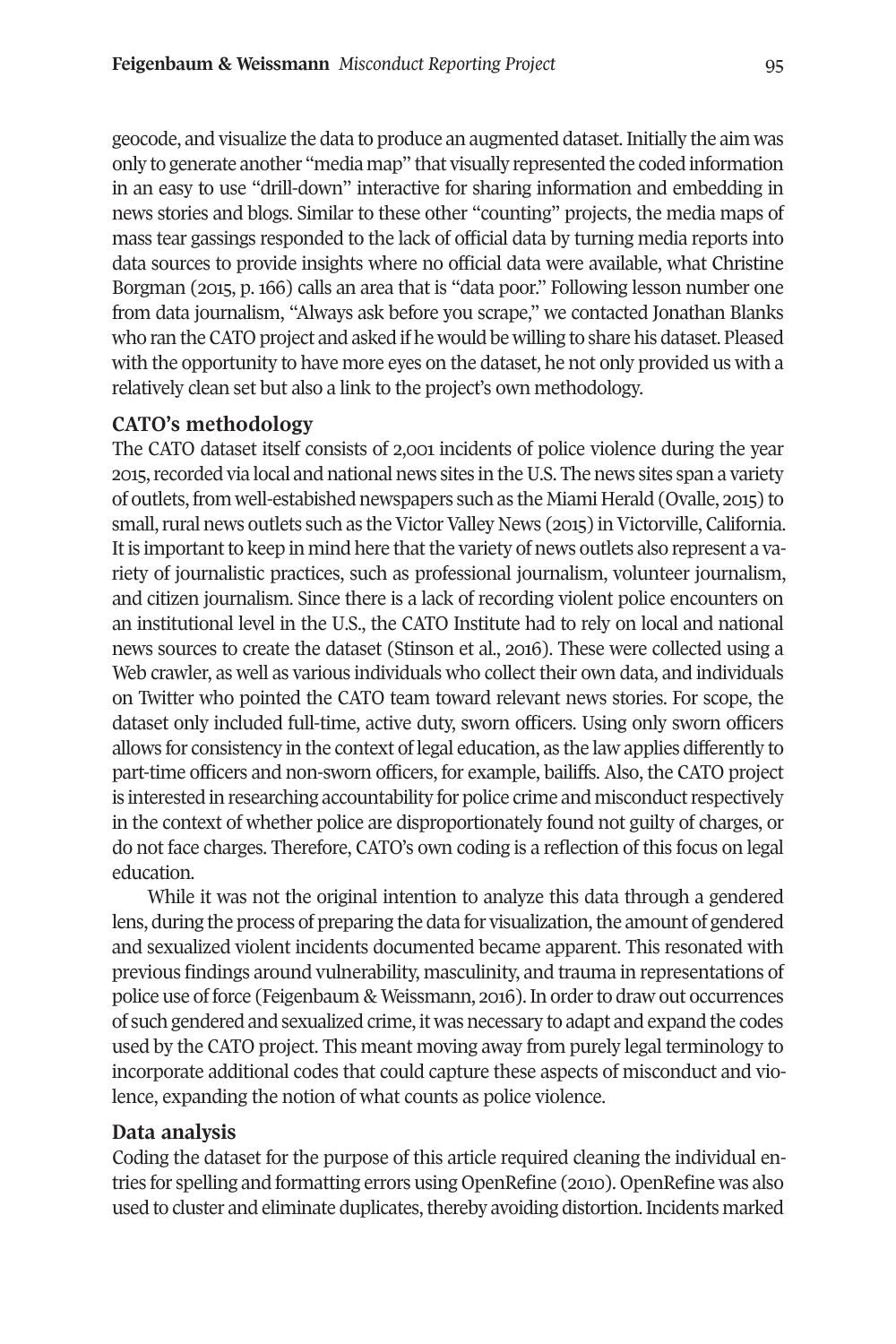"updates" were removed from the sample except in cases where a) there was more than one charge or accusation, b) there was an administrative and criminal step to the process (i.e., someone resigned and was later charged), c) the data were marked update, but the original post was not in the sample, d) additional or different people were involved in the update.In other words, updates were deleted when there was no change in the officer involved and the type of misconduct. These changes gave the dataset the purpose of "incident reporting" rather than "incident tracking."

Importantly, this meant the dataset should be seen as a snapshot in time, not as a longitudinal study of police misconduct. Meaning that this study does not focus on what happens to the individual officer or case, hence the removal of officer names from the dataset. Additionally, the dataset is in no way a representative sample as it only contains news reporting and does not rely on official databases, as no such databases existed at the time of writing for the reasons discussed above.

Seeing police violence as a structural issue that goes beyond on-duty police officers, as Steve Martinot (2013) suggests, called for extending the coding scheme and including the concept of spillover violence (Johnson et al., 2005) to not only include on duty but also off duty incidences. Spillover violence is violent behaviourtowards a spouse or children through work related conditions such as exposure to violence on the job, burnout in the job, and substance abuse (Johnson et al., 2005). In short, it is bringing the occupational violence and stress on the job back into the family home (Beehr, Johnson, & Nieva, 1995).

To operationalize the concept of spillover violence, a coding frame was developed to designate types of sexualized and gendered violence, as well as violence against domestic partners/spouses and minors. Additionally, a code for firearm was added to identify instances of a firearm in a domestic setting as highlighted by Johnson et al. (2005) and Philip Stinson et al. (2013). Drawing in part on Stinson's previous work, the codes used forthis dataset were: sexual misconduct, sexual assault, soliciting, sex with a minor, child molestation, child pornography, domestic assault, assault, assault minor, and vehicle assault. Since not all codes clearly identify the age of the victim, an additional column was created to include a y/n function for the involvement of a minor. The same method was used to create a y/n function for the involvement of a firearm. Using these codes, an initial pilot set of 100 entries were coded by two coders (the authors) to test for intercoder reliability before coding the full dataset.

#### **Findings and discussion**

*Sexualized/gendered violence and toxic masculinity*

The dataset quickly revealed the sexualized and gendered dimensions of police violence, not only on duty to female and minors as suspects or witnesses but also, and more dominantly, domestic violence off-duty toward spouses and children. Taking all sexualized violence categories together, it is present in 256 out of 2,001 incidences, making it the most common reported incidence among police officers on duty and off-duty. Additionally, the dataset showed domestic assault charges almost equal to the on-duty assault charges, with 171 incidences of domestic assault off-duty and 172 incidences of assault on duty.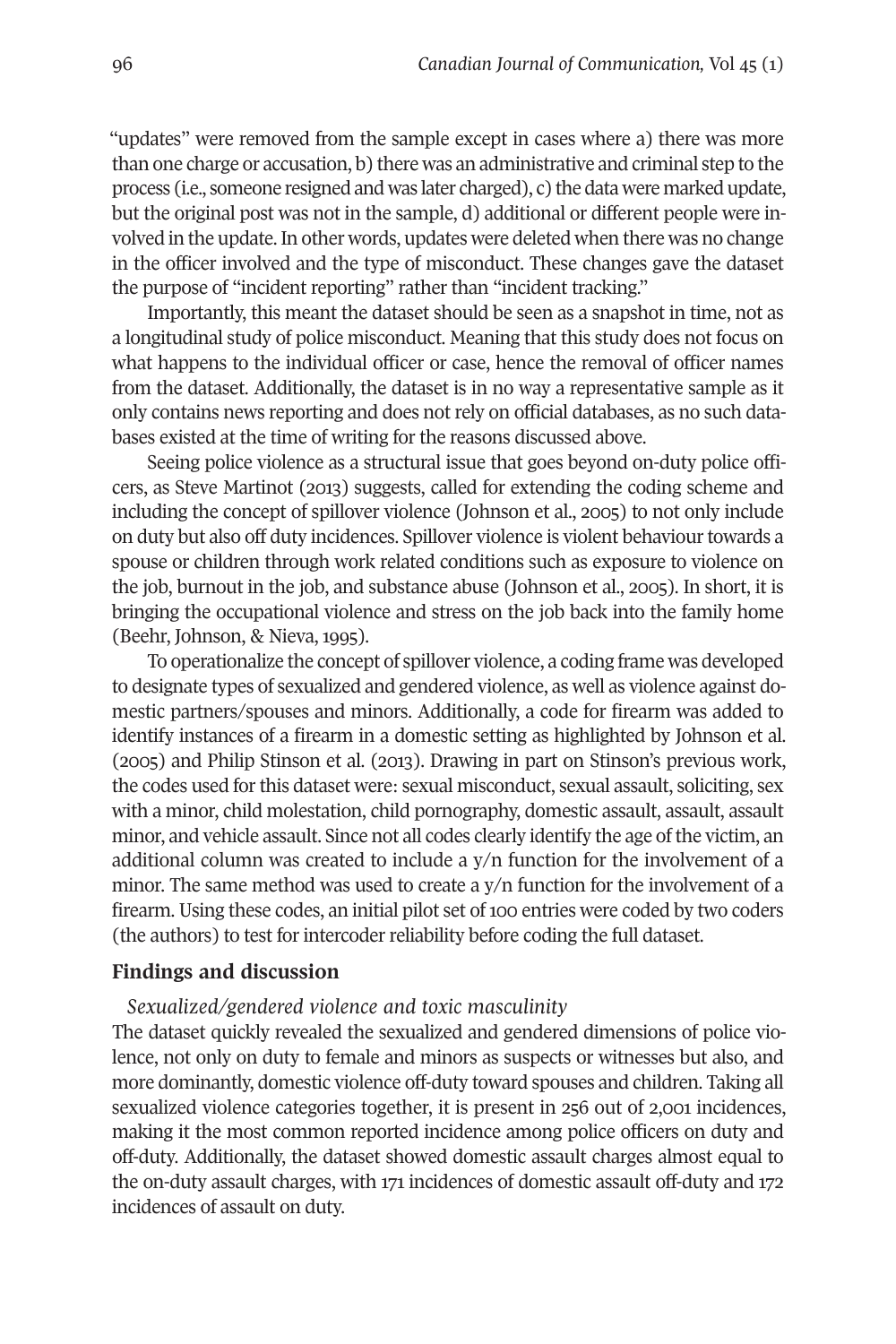While it should be remembered that this sample only represents reported incidents and only provides a snapshot over a short period of time, as a descriptive finding it supports social science research into gendered and sexulized abuse and spillover violence in policing. In particular, it speaks to the cultures of "toxic masculinity" that emerge out of the hypermasculine and violence-oriented environment of contemporary policing. The concept of "toxic masculinity" emerged out of interviews conducted with Vietnam veterans. Looking at the effects of wartime experiences on health and behaviour at home, Karner's (1996) groundbreaking work on post-traumatic stress disorder (PTSD) found that:

Next to the adrenaline rush of combat and the challenges of survival, the normative structures of job, family, church, and community seemed, for many, banal and superficial … [These men] eventually stopped playing those roles and began to expend more and more energy on activities that I refer to as "toxic masculinity," such as excessive drinking, almost compulsive fighting and violent competition with other men or male authority figures, dangerous thrill seeking, and reliving or reenacting combat behavior in their stateside environments. (pp. 76–77)

Drawing on Karner's (1996) work, and that of other scholars looking at masculinity and cultures of violence, Leigh Goodmark (2015) argues that violence and the denigration of women are endemic in policing. Authoritarian training styles and repeated training exercises in the use of coercive force are also linked to what Johnson et al. (2005) call a spillover of violence at home.

While empirical data are limited due to the failure of law enforcement to monitor its crimes or provide public figures, a set of statistics compiled by the Feminist Majority Foundation's (2013) National Center for Women and Policing in the early 2000s suggested that the rate of domestic abuse in policing is up to four times higher than the national average, with 40 percent of families experiencing abuse of some kind. More recent data collected by Stinson's (2013) team, and supported by the data from the Police Misconduct Project, suggest that at least one in every five cases of recorded police misconduct are of domestic and family abuse. Even if these data are distorted, all of these small-scale studies, taken together, repeatedly suggest that police have much higher rates of domestic and child abuse in the family than the general population.

#### *On-duty/off-duty and spillover violence*

The vast majority of these domestic abuse incidents happen off-duty. But toxic masculinity and its violence is not only spilling over into the home. In the CATO dataset, over 40 percent of recorded reports of police misconduct in 2015 occurred off-duty. Drunk driving incidents almost all happen exclusively off-duty, with 172 incidents offduty and only two incidents on duty. The same is the case for domestic assault, where 156 incidents happened off-duty and only nine incidents on duty. However, incidents of non-domestic assault are almost split evenly, with 77 incidents off-duty and 88 incidents on duty. Furthermore, incidents of misconduct reported while an officer was on duty are almost exclusively procedural violations, with 179 on duty and 14 off-duty. The use of excessive force is also recorded almost exclusively on duty, with 162 on-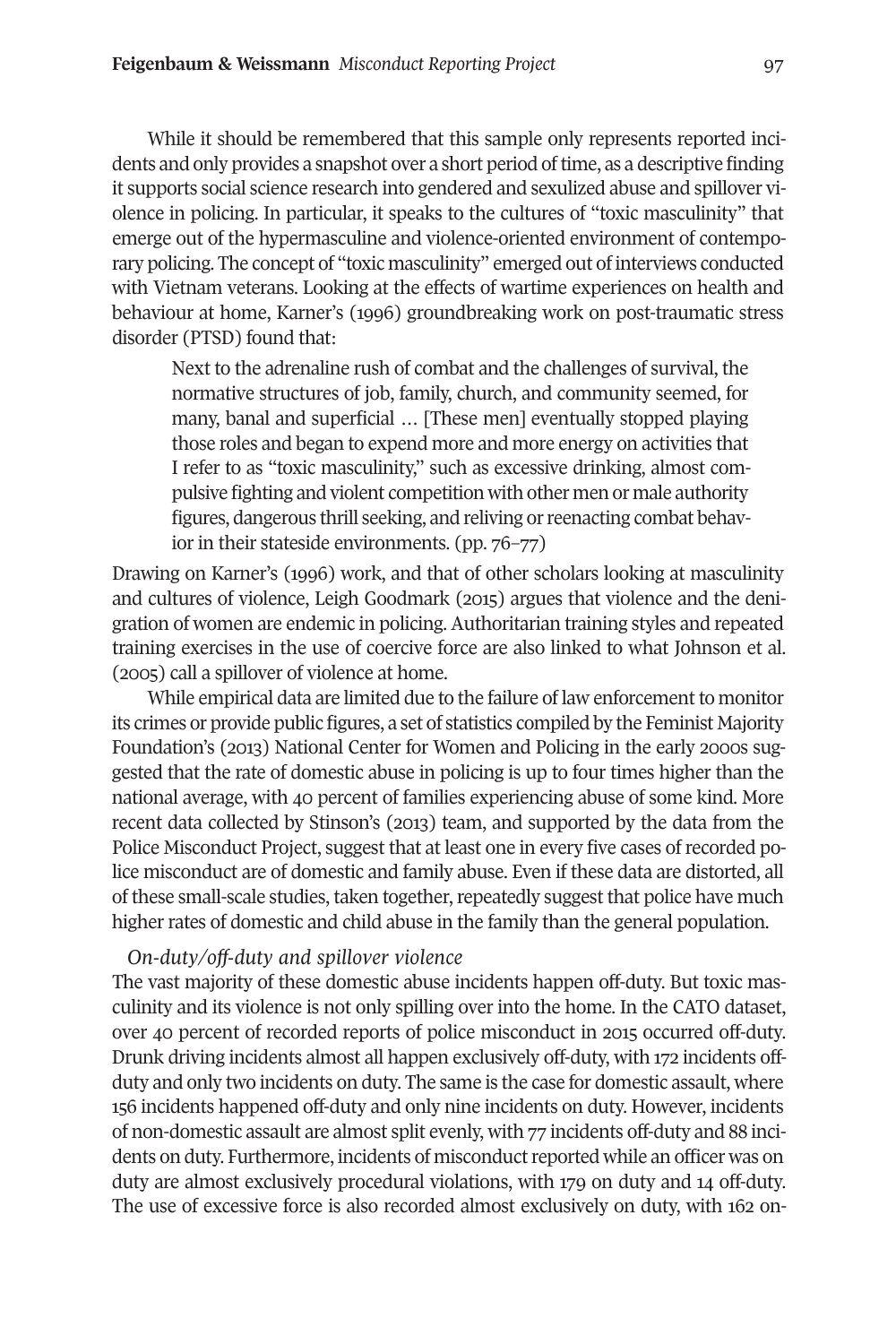duty and only seven off-duty reports. Finally, theft is recorded as one of the incidents that is reported predominantly in an on-duty context, with 144 incidents on duty and 30 off-duty.

While incidents of theft, excessive force, and non-domestic assault are primarily reported while an officer was on duty, the data shows that domestic assault occurred mainly off-duty. This suggests what Johnson et al. (2005) referto as spillover violence, where police officers behave as though they are still on duty at home, or as Johnson et al. (2005) put it, they act like "police officers at home" (p. 7). The term spillover captures this "spilling over of violence," looking at how stresses of the job get carried over into off-duty life at home.

Spillover violence is reflected most explicitly in reports of domestic violence, as the CATO dataset and Johnson et al. (2005) point out. In addition, spillover can also be seen in the use and misuse of alcohol by off-duty officers. The high number of offduty drunk driving incidents reported in the dataset attests to how stresses of the job can spillover into the rest of an officers' life. The Stinson et al. (2013) study of police misconduct incidents found that drunk driving was a frequent type of legal violation that officers are not appropriately held accountable for, while Johnson et al. (2005) link alcohol abuse directly to incidents of domestic violence.

#### **Conclusion**

Building on an intervention made by Ben Brucato (2015) in relation to copwatching and the new transparency, acts of data aggregation function as a mirror, reflecting back glimpses of truth some may not wish to see. Yet crucially, it is not the counting alone that stands to transform police cultures of violence. Better data on police killings—or even on police misconduct more broadly—do not guarantee better understandings of how and why violence functions with impunity in policing. For this richer understanding of cultures of violence, data projects must be integrated and must work toward broader understandings of what counts as police violence. Incidents of violence conducted while on duty cannot be isolated from the life cycle of violence more broadly as it spills over into off-duty life. Rather, we need a broader view of violence that accounts for abuse and harms as they occur on the street, at the workplace, or in the home. To better account for this, further research might explore how cultural institutions beyond the police academies and law enforcement agencies contribute to these cultures of toxic masculinity and spillover violence. From promotional police ads to use-of-force workshops and the for-profit sales of ever-more technological arsenals, police culture is marketed and reproduced through a broader network of insitutions and organizations that may be thought of as part of a use-of-force industry (Feigenbaum & Weissmann, 2016).

In addition, as Borgman (2015) argues, it is crucial that we not only share data with each other but also that we share reflections on our experiences around the processes of generating, cleaning, and analyzing data. For example, it is crucial that we disclose the limitations of our datasets, its inherent biases, and how processes of data collection can cause data distortions. For example, in the CATO dataset, a large number of incidents are from Florida. While it might at first appear this is because of its population has a propencity toward the use of force, Jonathan Blanks (interview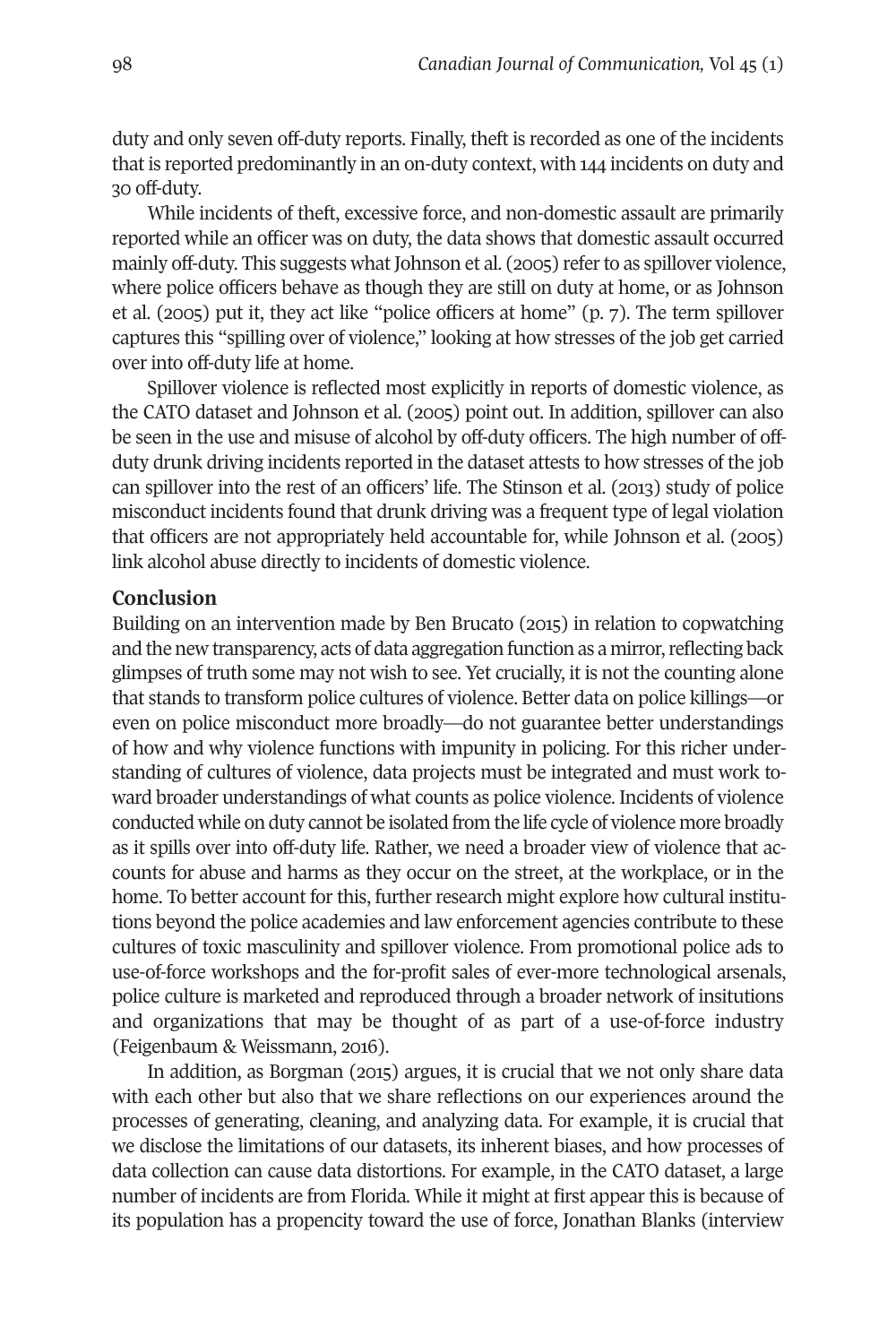with authors) suggests that it may instead be due to stricter rules for reporting and sharing data on police misconduct in the state.

Finally, it is necessary to move beyond the idea that simply opening data creates accountability, instead there must also be a shared knowledge infrastructure that allows us to look at problems from multiple perspectives at once. Building infrastructures requires conceptually rich modes of coding, attunement, and honesty about data distortions, and a value system that recognizes the relationship between traditional and data-driven reporting as well as analogue and digital modes of copwatching. As these different forms of data collection and analysis come together, they can reveal broader understandings about police violence and its impacts on civilians, officers, and their families.

#### **Interview**

Blanks, Jonathan. (2015, September 20).

#### **References**

- Beehr, Terry A., Johnson, Leanor B., & Nieva, Ronie. (1995). Occupational stress: Coping of police and their spouses. *Journal of Organizational Behavior, 16*(1), 3–25.
- Bednarek, Monika, & Caple, Helen. (2014). Why do news values matter? Towards a new methodological framework for analysing news discourse in Critical Discourse Analysis and beyond. *Discourse & Society, 25*(2), 135–158. [doi:10.1177/0957926513516041](http://doi.org/doi:10.1177/0957926513516041)
- Bennett, W. Lance, & Segerberg, Alexandra. (2013). *The logic of connective action: Digital media and the personalization of contentious politics.* Cambridge, UK: Cambridge University Press. doi[:10.1080/1369118X.2012.670661](http://doi.org/10.1080/1369118X.2012.670661)
- Bock, Mary Angela. (2016). Film the Police! Cop-Watching and Its Embodied Narratives. *Journal of Communication, 66*(1), 13–34. doi[:10.1111/jcom.12204](http://doi.org/10.1111/jcom.12204)
- Borgman, Christine L. (2015). *Big data, little data, no data: Scholarship in the networked world.* Cambridge, MA: MIT Press.
- Brucato, Ben. (2015). Policing made visible: Mobile technologies and the importance of point of view. *Surveillance & Society, 13*(3/4), 455–473.
- Brucato, Ben. (2015). The new transparency: Police violence in the context of ubiquitous surveillance. *Media and Communication, 3*(3), 39–55. doi[:10.17645/mac.v3i3.292](http://doi.org/10.17645/mac.v3i3.292)
- Chudwin, Jeff. (2013). Presidents letter. *ITOA Magazine.* URL: [http://itoa.org/magazine\\_pdf](http://itoa.org/magazine_pdf/2013_spring_itoa_news_magazine.pdf) [/2013\\_spring\\_itoa\\_news\\_magazine.pdf](http://itoa.org/magazine_pdf/2013_spring_itoa_news_magazine.pdf) [July 4, 2019].
- Feigenbaum, Anna. (2014). Tired of writing, make a map. *Bournemouth Research Blog.* URL: [https://](https://blogs.bournemouth.ac.uk/research/2014/12/15/tired-of-writing-make-a-map) [blogs.bournemouth.ac.uk/research/2014/12/15/tired-of-writing-make-a-map](https://blogs.bournemouth.ac.uk/research/2014/12/15/tired-of-writing-make-a-map) [July 4, 2019].
- Feigenbaum, Anna, & McCurdy, Patrick. (2018). Nuit debout| activist reflexivity and mediated violence: Putting the policing of nuit debout in context. *International Journal of Communication, 12*, 1887–1907.
- Feigenbaum, Anna, Thorsen, Einar, Weissmann, Dan G.B., & Demirkol, Özlem. (2016). Visualising data stories together: Reflections on data journalism education from the Bournemouth University Datalabs Project. *Journalism Education, 5*(2), 59–74.
- Feigenbaum, Anna, & Weissmann, Dan G.B. (2016). Vulnerable warriors: The atmospheric marketing of military and policing equipment before and after 9/11. *Critical Studies on Terrorism, 9*(3), 482–498. doi[:10.1080/17539153.2016.1197642](http://doi.org/10.1080/17539153.2016.1197642)
- Feminist Majority Foundation. (2013). *Police violence family factsheet*. URL: http://womenandpolicing.com/violenceFS.asp [July 4, 2019].
- OpenRefine. (2010). *OpenRefine.* [Computer software]. Retrieved from [https://github.com/Open](https://github.com/OpenRefine/OpenRefine) [Refine/OpenRefine.](https://github.com/OpenRefine/OpenRefine)
- Galtung, Johan, & Ruge, Mari H. (1965). The structure of foreign news. *Journal of Peace Research, 2*(1), 64–91.